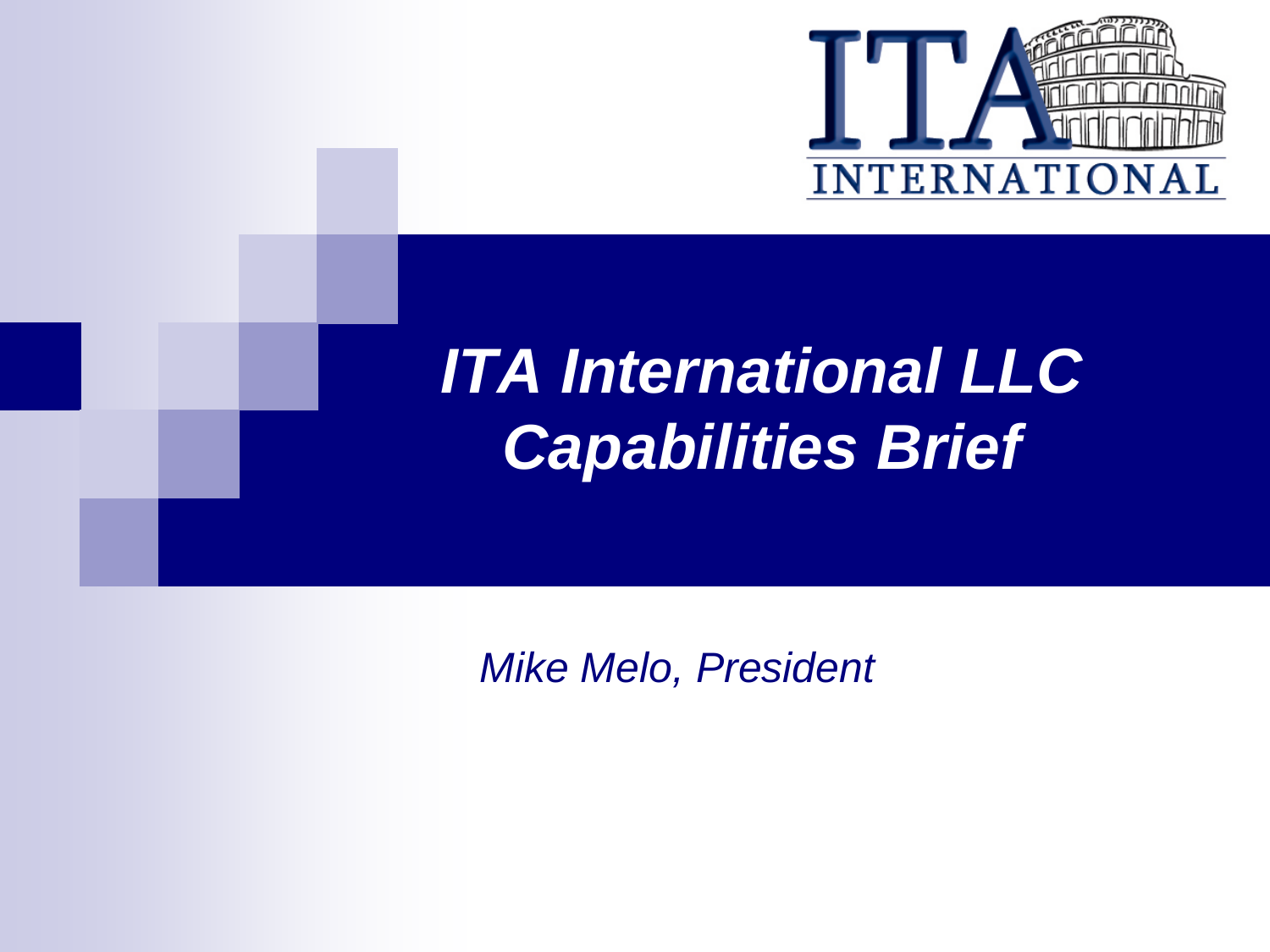

# **ITA International LLC Philosophy**

*"It's not the Critic that counts…not the man who points out how the strongman stumbles or the doer of deeds could have done better…the credit belongs to the man* In The Arena *…who strives…who spends himself…so if he fails he fails while daring so his place will not be with those cold and timid soles who know neither victory nor defeat." Teddy Roosevelt*

*It is easy to criticize …*

*"Serving Those In the Arena" ITA International serves those who are IN THE ARENA*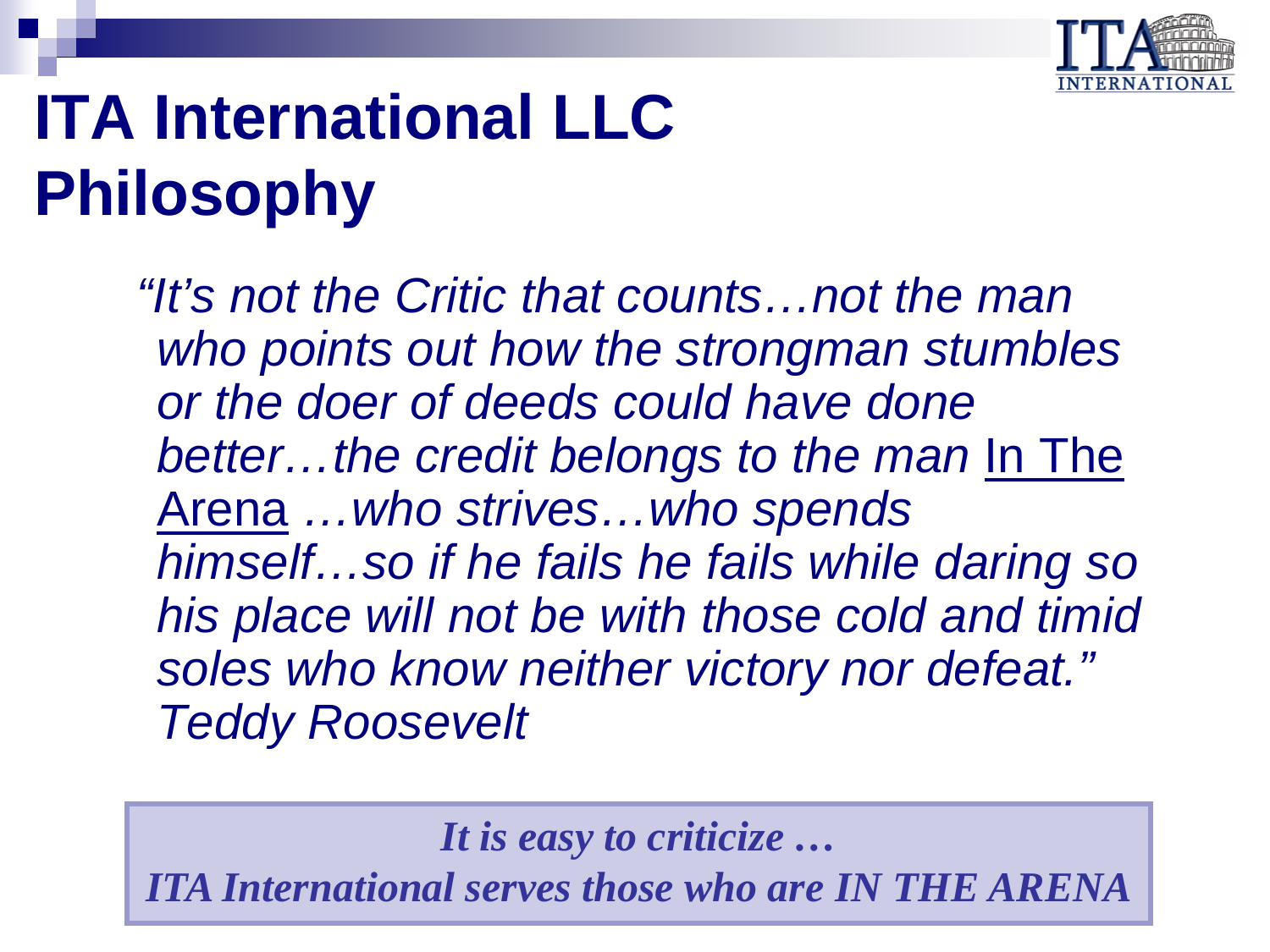

# **ITA Overview**

- $\triangleright$  Established 2000
- First DOD Contract 2005
- **≻ Employees** 
	- 94 FT
	- $\triangleright$  9 PT
- **EXECUTE 2009** Revenues 2009
	- $\triangleright$  \$11.9M
	- **► DCAA Approved** rates/Accounting System
- **▶ TS Facility Security Clearance**
- **≻ Locations** 
	- Yorktown (HQ), VA
	- Norfolk, VA
	- Washington, DC
	- Tampa, FL
	- ▶ San Diego, CA
	- **≻**Bremerton, WA
	- Guam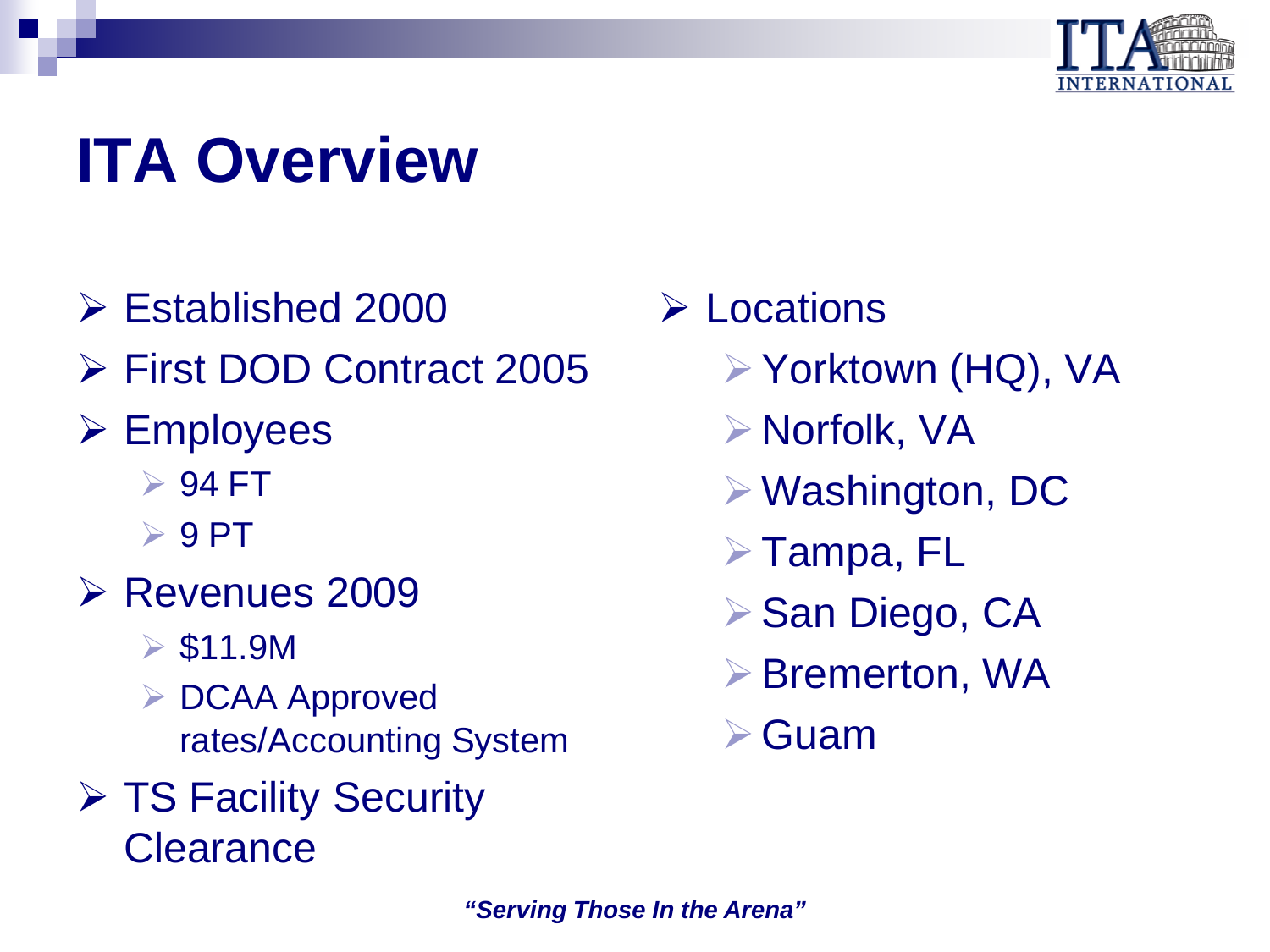

### **Past Performance**

- $\triangleright$  Prime Contractor
	- Navy Expeditionary Combat Command
	- $\triangleright$  Riverine Group One
	- Maritime Civil Affairs Group
	- Navy Expeditionary Combat Command Mental Health Program
	- $\triangleright$  Langley Air Force Base Emergency Operations Center **Construction**
	- $\triangleright$  Riverine Group One Facilities **Management**
	- Expeditionary Training Command Curriculum Development
- $\triangleright$  Subcontractor
	- **▶ Commander Navy Installations Command**
	- Metro Medical Response System
	- $\triangleright$  Naval Special Warfare Chemical, Biological, Radiological & Nuclear, Tactics, Techniques & Procedures
	- **▶ Commander Naval Reserve** Forces Navy Mission Essential Task List
	- Navy Expeditionary Combat Command Fleet Synthetic **Training**
	- Special Operations Command Joint Civil Information **Management**
	- $\triangleright$  Maritime Civil Affairs Group Combat Skills

*"Serving Those In the Arena"*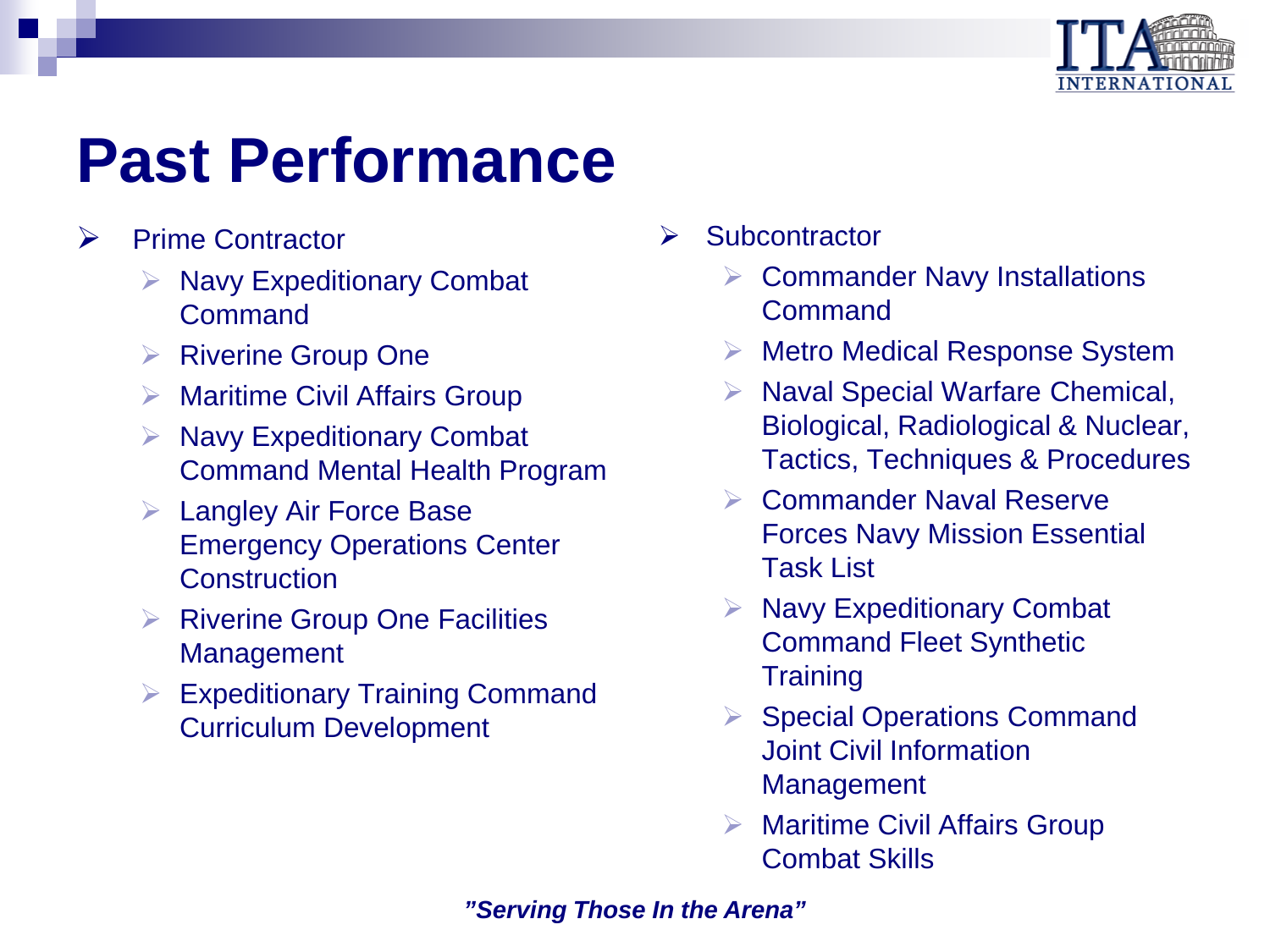

## **Challenges in Dynamic Environment**

- **≻GS Conversion**
- Evolving Requirements
- Undermanned Contract Management **Workforce**
- **≻Employee Stability**
- $\triangleright$  Partner with large corporations